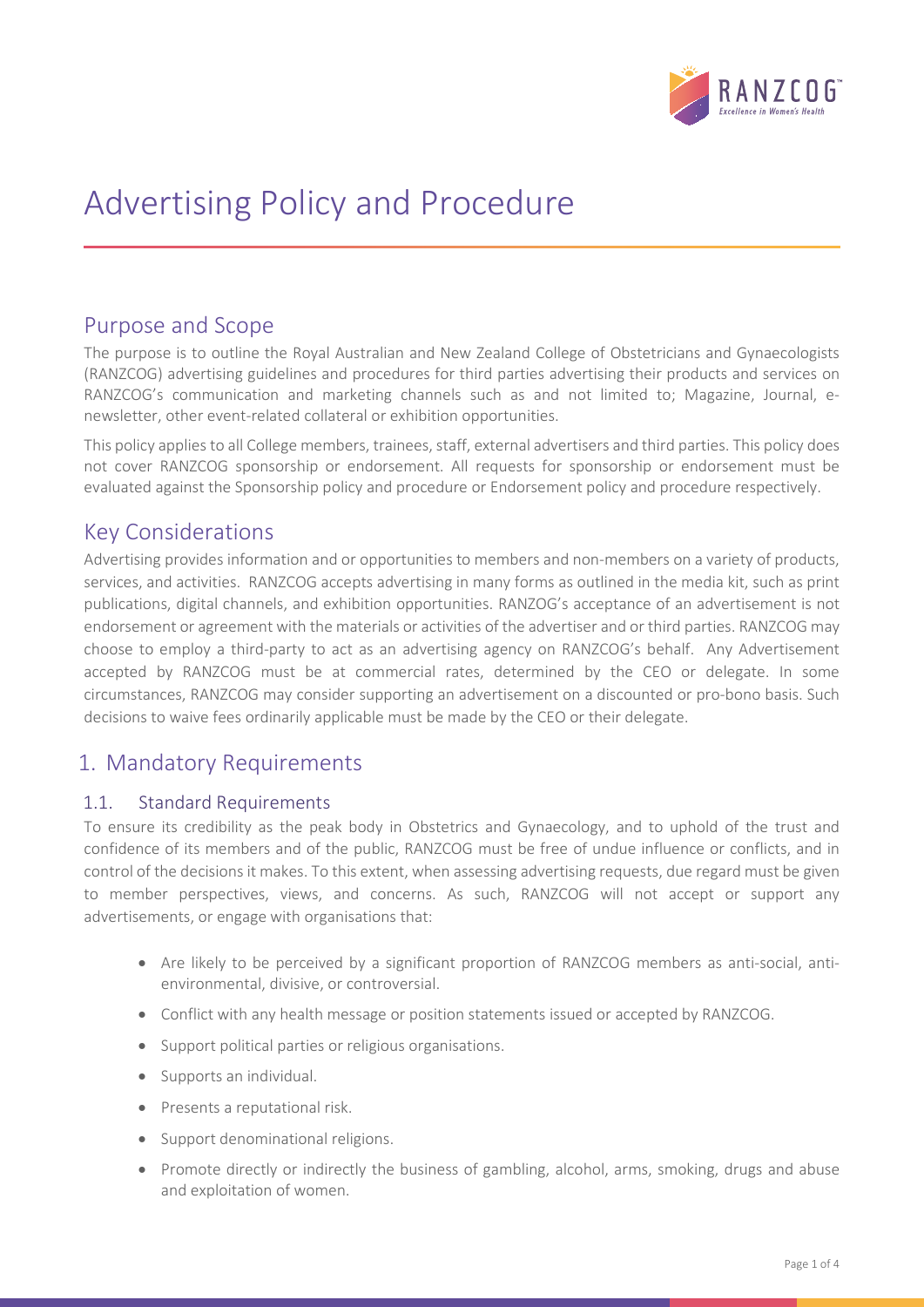

- May be construed as discriminatory.
- Could be detrimental to public health and safety.
- Promote socially divisive issues or events e.g: beauty pageants or activities that may be linked to animal cruelty.
- Perceived to impose conditions that could limit, or appear to limit, the ability of RANZCOG to carry out its function fully and impartially.

RANZCOG will not enter into advertising agreements with individuals or entities that are or may be subject to action or investigation by government or government bodies. RANZCOG will not be obliged under any advertising arrangement to provide explicit endorsement of an advertiser's products or product categories.

#### 1.2. Medical Professionalism and Ethics

All advertising must be consistent with the Medical Practice professionalism and, in- particular, must:

- a. Account for RANZCOG's standing in the healthcare industry and the community generally, noting RANZCOG's stature and reputation are inextricably linked to the Medical Practice profession's work, the professional stature of its members and the trust patients place in their Medical Practitioner.
- b. Comply with the Australian Medical Association Code of Ethics, which is available at <https://www.ama.com.au/articles/code-ethics-2004-editorially-revised-2006-revised-2016> , The Medical Council of New Zealand Standards, which is available at [https://www.mcnz.org.nz/our](https://www.mcnz.org.nz/our-standards/current-standards/)[standards/current-standards/](https://www.mcnz.org.nz/our-standards/current-standards/) .

#### 1.3. Therapeutic Goods

#### Compliance with Law

All advertisers or their referring agents must certify (which may be incorporated into the written agreement) that all advertising involving Therapeutic Goods complies with:

- The Medicines Australia Code of Conduct (available [https://www.medicinesaustralia.com.au/code](https://www.medicinesaustralia.com.au/code-of-conduct/code-of-conduct-current-edition/)[of-conduct/code-of-conduct-current-edition/](https://www.medicinesaustralia.com.au/code-of-conduct/code-of-conduct-current-edition/) )
- The Therapeutic Goods Advertising Code (available at <https://www.tga.gov.au/publication/therapeutic-goods-advertising-code> )
- The Therapeutic and Health Advertising Code (available at <https://www.asa.co.nz/codes/codes/therapeutic-and-health-advertising-code/> ).

#### Pharmaceutical advertising

Advertising from the pharmaceutical industry can only be appropriate so far as they do not breach or distort the doctor – patient relationship. Specifically, advertising of Therapeutic Goods is subject to the following:

- Advertising agreements with Pharmaceutical companies do not entail direct product or product category endorsement by RANZCOG.
- Advertising on RANZCOG promotional items (that is, items bearing RANZCOG branding) such as pens, notepads and branded items like clothing and accessories is not acceptable under any circumstances;
- Advertising cannot appear in RANZCOG Social Media channels.
- Advertising can appear in RANZCOG Events, Products and activities targeting the general public providing all references, information or references to a Therapeutic Good are omitted.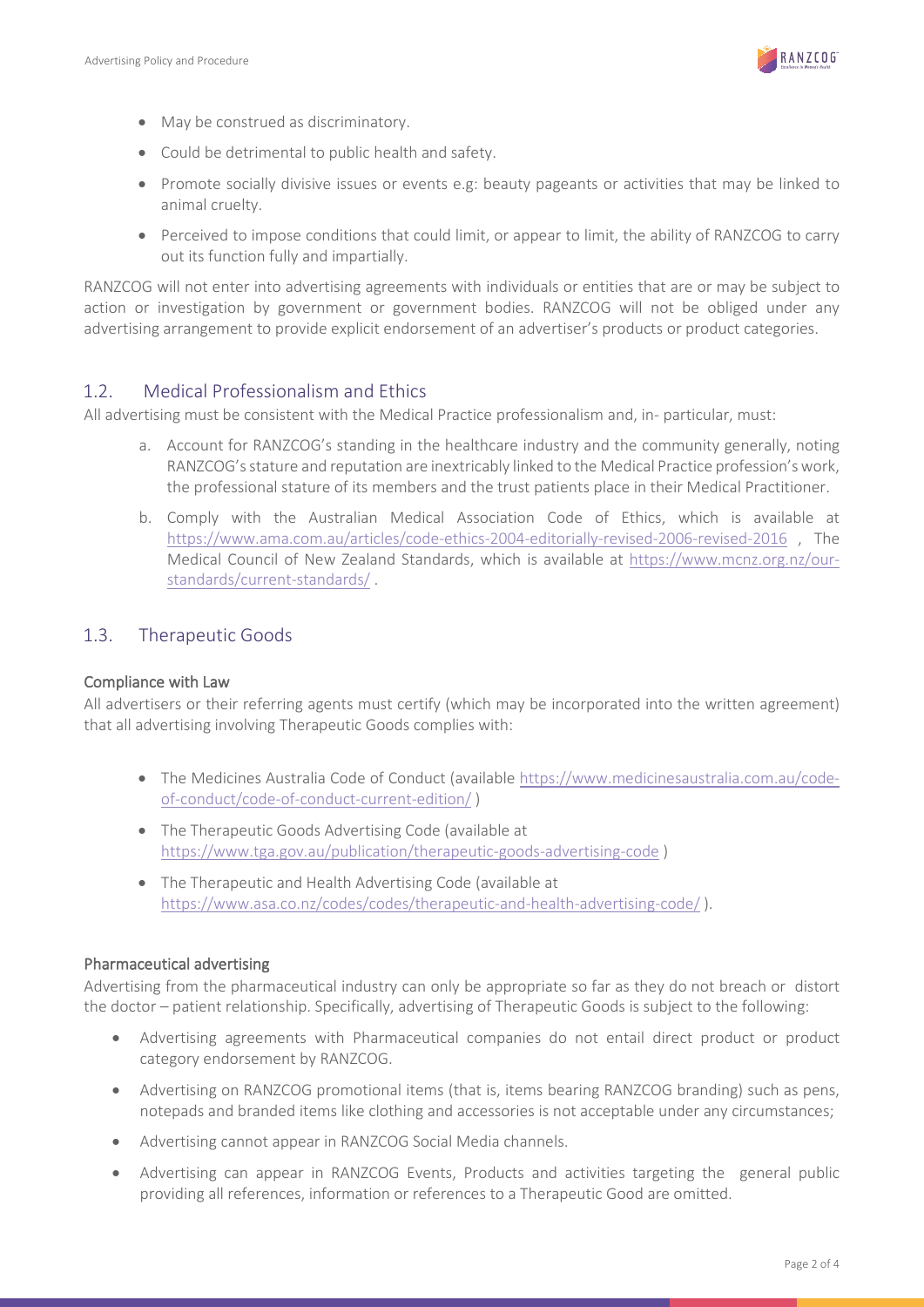

### 2. Procedures

#### 2.1. General Procedures

All advertising requests must be directed to the contacts outlined in RANZCOG's media kit or website. All new advertising requests must be presented to the CEO or delegate for approval. Any queries around clinical or medical propriety of an advertisement will be forwarded to the Board for their recommendation. Under certain circumstances, authority to approve advertising may be delegated by the CEO to appropriate RANZCOG Personnel.

### 2.2. Right of refusal

Independent of anything else outlined in this policy, RANZCOG reserves the final right to decline any proposed advertising, copy or trade exhibit for professional, ethical, moral or legal reasons. Once such a decision has been made, RANZCOG will notify the concerned party in writing. RANZCOG is not obliged to enter into any further communication with the concerned party.

#### 2.3. Advertising Agreement and Management

RANZCOG is required to enter into a written agreement with advertisers that details the obligations of each of the parties. Where a third party has been nominated to act on RANZCOG's behalf as an advertising agency, RANZCOG must maintain a written agreement with them, outlining all obligations and requirements. RANZCOG or its nominated advertising agent must maintain a list of advertisers and their requirements to ensure contractual obligations are fulfilled.

#### 2.4. Advertising as part of a Sponsorship

RANZCOG may choose to package advertising with certain sponsorship arrangements to maximise value for RANZCOG and the sponsor. Advertising approved as part of a sponsorship arrangement will need to comply with all the requirements outlined in this policy.

## 3. Transition Provisions

RANZCOG recognises it has entered into and advertising agreement prior to the endorsement of this Policy. To this end:

- This Policy is subject to the terms of these agreements
- RANZCOG should not seek to terminate any agreement merely because of the update of this Policy
- RANZCOG must not in any circumstance exercise any right or option to extend or renew any of these contracts if any component conflicts with this Policy
- any renegotiation of any agreement must include appropriate changes to ensure it conforms to this policy.

## 4. Non-compliance

A failure to comply with this Policy may result in RANZCOG incurring unwanted or misaligned contractual obligations or responsibilities which can lead to significant legal, financial or reputational risks.